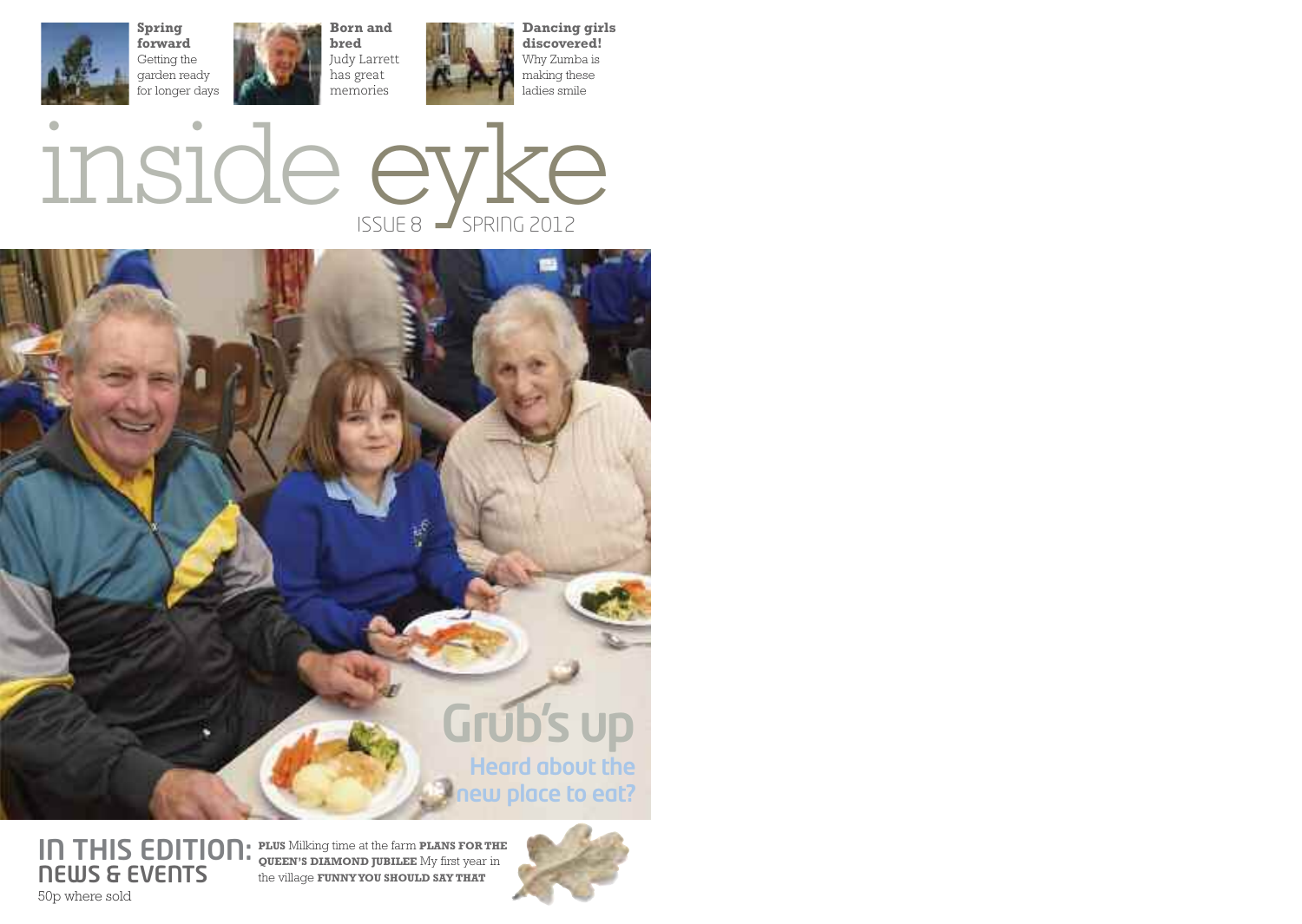

Have your hair done in the comfort of your home

Tel 01394 380 541





**Geoff Walton** 

17917 003 185 76 High Street **Wickham Market** Suffolk IP13 GRA



cuttiwittin (@thnocahet.com







74 HIGH STREET - THE SQUARE **WICKHAM MARKET - SUPPOLK** 

### 01728 747767

FEELY LICENSED DREN TUESDAY - SUNDAY 6 ji.m. - 11.00 ji.m. CLOSED ON MOILDAY (Except flamk Holidaya)

## EDITOR's letter



I had a wonderful lunch the other day at a quite unique restaurant – one that should be in the *MichelinGuide*. Clearly, the place is very popular as it was busy with the usual networking between diners that takes place over lunch. It is a restaurant that I shall certainly visit again.The prices are a real steal and it's local. The head chef, Maria, made a fantastic turkey and sweetcorn pie with fresh vegetables that were cooked to perfection.

By now I am sure that those who have visited this well known establishment will realise which restaurantI am referring to – it is, of course, Eyke Primary School.Yes,if you did not go to the school community lunch you missed a real treat. After lunch we were given a tour of the school by two charming young gentlemen – Jack and Boogie – both of

whom are a credit to the school and their families. So if you get the opportunity to visit this cordon bleu hot spot, take it. Amongst my fellow diners was MervynWhitmore who remembers his first days at the Primary School some 70 years ago and his wife,Ann, who fondly recalls being a dinner lady.

On a more drab and boring subject – Pre-Submission Soundness Core Strategy and Development Management Policies Development Plan Document. For those that have not skipped the page or fallen asleep, this document will govern the development ofthe Suffolk Coastal region for the next 15 years and such as itis I would think that any developer reading it will imagine they have died and gone to heaven.

Should you have any observations or comments on this documentit has to be made on a setform and must be deposited at Suffolk Coastal District Council offices by 5.15pm on 7th March 2012.The documents and forms can be accessed via the internet by going to [www.suffolkcoastal.gov.uk](http://www.suffolkcoastal.gov.uk)  $\ast$ 

> Volunteersandcontributions to Ron Cushing, 195The Street Eyke01394460775 [insideeyke@hotmail.co.uk](mailto:insideeyke@hotmail.co.uk) Next edition June Final date for submissions 1April 2012 Design Aardvark Multimedia www.virtualaardvark.com Printing Gipping Press

**» EVENTS** Meetings ofthe Parish Council are held attheVillageHall and all are welcome to come along. You can read minutes from previous meetings and future agendas by visiting the Eyke village web site at [www.eykevillage.co.uk](http://www.eykevillage.co.uk) – just click Parish News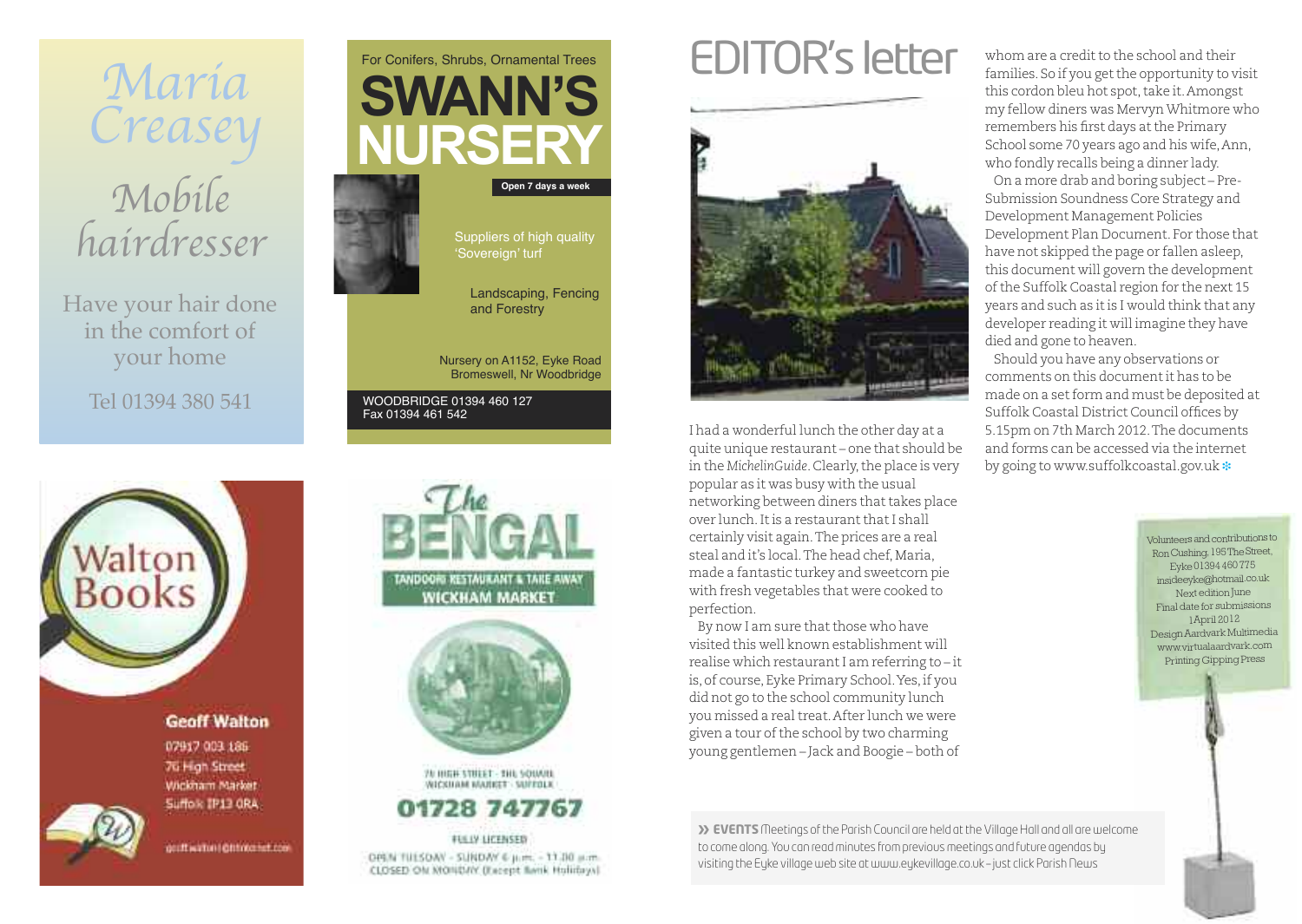## Poetry by Jan Stangoe

A cruise on the Atlantic was our holiday this year There was champagne, cocktails and every type of beer

A variety of performers entertained us on the stage Piano concerts,dancers and, a song for every age. Bridge club, gym hall,quiz or geology Art class,dance class,library,mythology If one could not be amused with some of these Then one surely would be very hard to please.

While I soaked up the history in a foreign port Someone, cleaned and cooked for me Now there's a merry thought At meal times waiters pampered us Sir,Tea? Madam,Coffee?What a fuss! 24 hours a doctor's on call In case of a headache, sore throat, or fall

IfI win the lottery before I'm 93 Will I need a sheltered home? No! I shall stay at sea.



### • Sales • Service • Spares • Repairs

For all makes of Domestic & Commercial Cookers and Appliances *Trained Whirlpool Engineer for American appliances*

Family run business for 30 years • TUMBLEDRYERS • DISHWASHERS

Contact SW Friend • COOKERS • FRIDGEFREEZERS

1 OrFOrd rOad, TunSTall WOOdbridge iP12 2JH email: stevefriendtks@aol.com Enquiries by email welcome

Call 01728 688 467 24-hour answerphone Mobile 07885 637 829





You can find all the past issues of the magazine, plus news and galleries at eykevillage.co.uk And if that's not enough, all the content from the monthly newsletter that comes through your door...

## Can anyone help?

### Nicola Aspendon

I just found a copy of your publication from November 2010 on line and wondered if you could maybe help me to find someone who used to live in School Lane.

Her name was Jacqui Brown, she had three children Misha Marcus and Samantha-Jo. Her partner at the time was Skip Ward. I discovered she married a serviceman some time after 1986 and moved to the States. I have tried to find Jacqui for many years with no luck any information would be greatly received.I would love to make contact with her as we were such good friends prior to 1986 when I too moved to the US. Please feel free to pass along my contact information to anyone who may be able to help.

Sincerely

Nicola Aspedon (nee Oehrlein, Hatley)

Nicola can be contacted by phone: USA 254 258 7705 or email: killeentxafg@msn.com

### **Cheese straws or shapes Maria Hassan**



Since the last magazine I have been giving cookery classes in school, (not quite sure how it happened, just a very persuasive head teacher!) an after school club and another during school hours. Initially I was nervous and hoping the children would be kind to me. How wrong I was,the children are a pleasure to be around and very keen to learn a new skill.

So far we have made Carrot and coriander soup,fruit kebabs with chocolate dipping sauce, cheese scones, cheese straws and chocolate brownies. All the recipes have been

successful and we always take time at the end of every session to sit down and taste our food. So the recipe this time is one you may like to make with some ofthe children in your life,itis easy and tasty...perfect!

### Ingredients – makes 36

120g butter,softened 450g grated Cheddar cheese. 250g plain flour,1 teaspoon salt 1/4 teaspoon chilli powder (optional) Preparation 15minutes Cooking time 15 minutes

### Equipment:Mixing bowl.Measuring jug.Teaspoon.Wooden spoon.Sharp knife.Flour dredger

1. Preheat the oven to 200 C / Gas mark 6. Grease a baking tray. 2.In a large bowl cream butter and cheese. Stir in flour and salt; mix well.On a lightly floured surface, roll the dough out to 1.25cm in thickness. Cut into 5cm strips or shapes and sprinkle with chilli powder, if desired. Place strips on prepared baking tray 3 to 4cm apart. 3.Bake in the preheated oven for 10 to 15 minutes, or until crisp. 4. Enjoy x

### News from Eyke CEVCSchool A NewYear and new term brings lots more exciting learning and activities to school.

Atthe end of February we are having a Creative Craft week with the theme of carnivals.Children will learn all about Carnivals and their history whilst making costumes and learning to drum!

Each term we have a theme week where we learn about a subject area rather than normal lessons.In the summer term we will be having an Olympic SportsWeek which will end with our Sports Day on Friday the 1stJune.

We will also have our summer fayre on the

1st of June and will match it to Jubilee celebrations with Kings and Queens running the stalls!

We have a special celebration assembly every Friday at 2.30pm when we celebrate the achievements of children across the school each week.

Do come along!

A special thank you goes to the Parish Counciltoo this term, as £250 was donated to school byThe Chain of Oaks group.This will be spent on books for the library.A particular favourite for older children atthe momentis the Diary of aWimpy Kid series!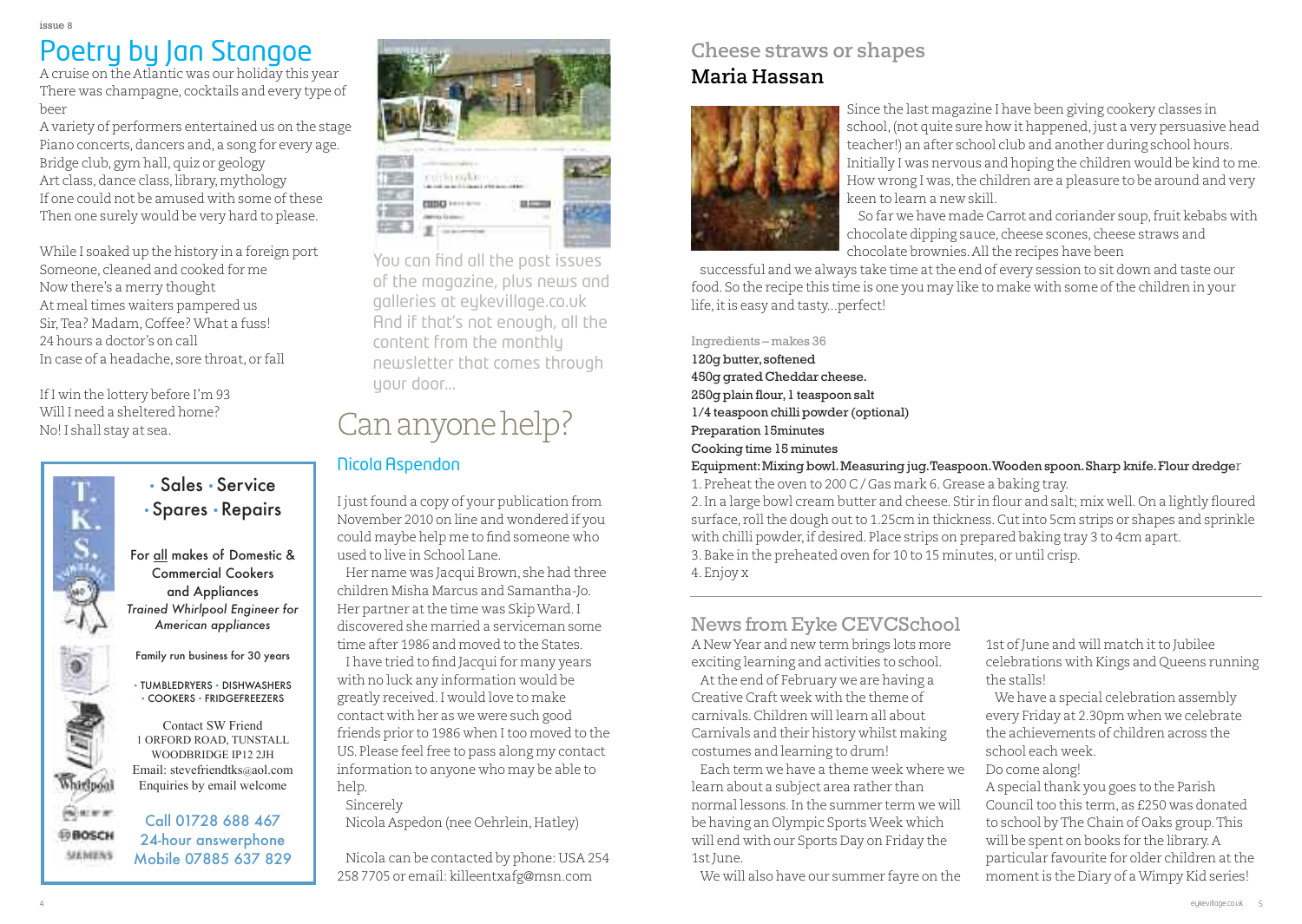

## TheQueen's **Diamond** Jubilee

n June this year we shall celebrate a momentous occasion when the Queen n June this year we shall celebrate a<br>
momentous occasion when the Queer<br>
celebrates the 60th anniversary of her<br> **I**PS accession to the threne. Only one Pritish accession to the throne. Only one British monarch before her has achieved such a milestone: the Queen's great great grandmother, Victoria, who eventually reigned for over 63 years, from 1837 to January 1901. The Queen's father, George VI, died on 6th February 1952, and in accordance with historical practice, the Queen acceded to the throne immediately, so the country would not be without a reigning monarch. However,it was not considered to be in good taste to celebrate the accession of the new monarch on the very date of the death of the previous one, so a decent interval of time was left, and a date picked in early June. The actual coronation of Elizabeth the Second did not take place until 2nd June 1953, when she had already reigned for over a year, which allowed sufficient time for planning such a major event.

Whatever one's feelings about the place of the monarchy in the 21st century, the

celebration ofthis extraordinary occasion gives us an opportunity to do two quite different things. Firstly, we can show our admiration for an individual who has never wavered in carrying out the promises made as a very young wife and mother to pledge herself to her people's service, saying "Throughout all my life and with all my heart I shall strive to be worthy of your trust." Secondly,it gives us a great opportunity to get together with family, friends and neighbours to enjoy community based commemorative events.

People in Eyke have certainly joined in enthusiastically in the past to commemorate special occasions. In 1935, there was a very full programme of events to celebrate the Silver Jubilee of George V, starting with a church service led by the Rev JGR Darling, followed by the planting of an oak tree in the churchyard by Mrs Darling. That oak tree, tall and sturdy, can be seen just to the right of the small gate to the churchyard, opposite the village hall, along with a now very weatherbeaten plaque on the wall.

A newspaper report of the time describes how"the whole village" gathered on the rectory meadow,now the site of bungalows, for the children's sports, followed by tea, then adult sports providing"humour and interest by their variety" according to the same report.

I don't think that these days we would get away with races for SingleWomen or MarriedWomen or indeedWomen over 40. Races enjoyed by the children included egg and spoon, sack race, and threading the needle, and amongst the list of successful young participants are one or two residents of Eyke today, and a couple who live a little further afield, but keep up their links with the village.The day ended with a social in the village hall, where there were cheers for the king, followed by the singing of the National Anthem.

In 1977 a Committee was formed, which included representatives from Rendlesham

to arrange celebrations for the Queen's Silver Jubilee. Steered first by Bill Jennings, Eyke Parish Council Chairman, whose name is remembered inWilliam Close, and assisted by Phyllis Hatcher as secretary, a very organised group was formed, with representatives from the various clubs existing in the village at the time: the Parents' Association,W.I., Football Club,



Sunshine Club, Ladies Club, as well as the PCC,Village Hall Committee, and the Parish Councils of Eyke and Rendlesham. The very detailed and well documented minutes show that at that first meeting, Rev Pat Ashton was elected as chairman, Miss Roma Lyon wasTreasurer, and Miss Hatcher continued to be secretary.

Fund raising events were organised to cover the costs: an organ recital produced a profit of £32.60,donations totalling £80.75 were made, and a grand draw was held in May. What happened to the suggestion that a Round the Village Race should be held, has disappeared in the mists of time!

Four hundred yards of bunting, red, white and blue pennants was made by the people of Eyke and Rendlesham to decorate the village, and this continued to be used for many years atthe Village Fete. The children atthe school made models oftwo lions and two unicorns, which were placed at either end of the village.

On Sunday,June 5th, a celebration church service was held, then the more secular

celebrations took place on Monday, 6th. Sports for all took place on the Rec. from 2.30pm, then tea for everyone from Eyke and Rendlesham, outside in Church Lane if fine, and in the hall if wet.Children and OAPs had a 'sit down'tea, while those in between had a buffet. Finally, from 8pm to midnight, a disco was held in the Village Hall.In the course of the day, children were presented with Jubilee medals and mugs.

So,how will Eyke in 2012 live up to the challenge from the past? A group of eighteen interested people metin the hall on 13th February to discuss ideas. Mrs Kelway,the head teacher at Eyke School started the ball rolling by outlining the School's plans for Friday 1stJune, when after sports activities followed by lunch, a party will be held in the school, to which the village will be invited, and this will be followed by a Summer Fair.

Various ideas were put forward as to what other activities could fill the rest of the weekend – afternoon tea in the village hall, maypole dancing, a treasure hunt.....butin the end the group decided that one big, inclusive event which would appeal to all ages, would be exactly right, so it was agreed that a hog roast(vegetarian option available, of course!) with entertainment and music would fitthe bill.The Parish Council had already voted to underwrite some of the cost, and money left over from the Chain Of Oaks organisation, which is no longer active, will also be used. This means that although the cost of putting on such an eventis high, the tickets for it will be available at a heavily subsidised price, so that many people from the village are encouraged to attend.The event could not take place without the generosity of Nicky and Oliver Brigginshaw, who have offered their lovely garden atThe Old Rectory, the location of the village fete for decades, as a venue.

Everyone left the meeting brimming with ideas to research and costs to investigate for the next meeting in two weeks. The final result will have to wait for a future issue!  $\ast$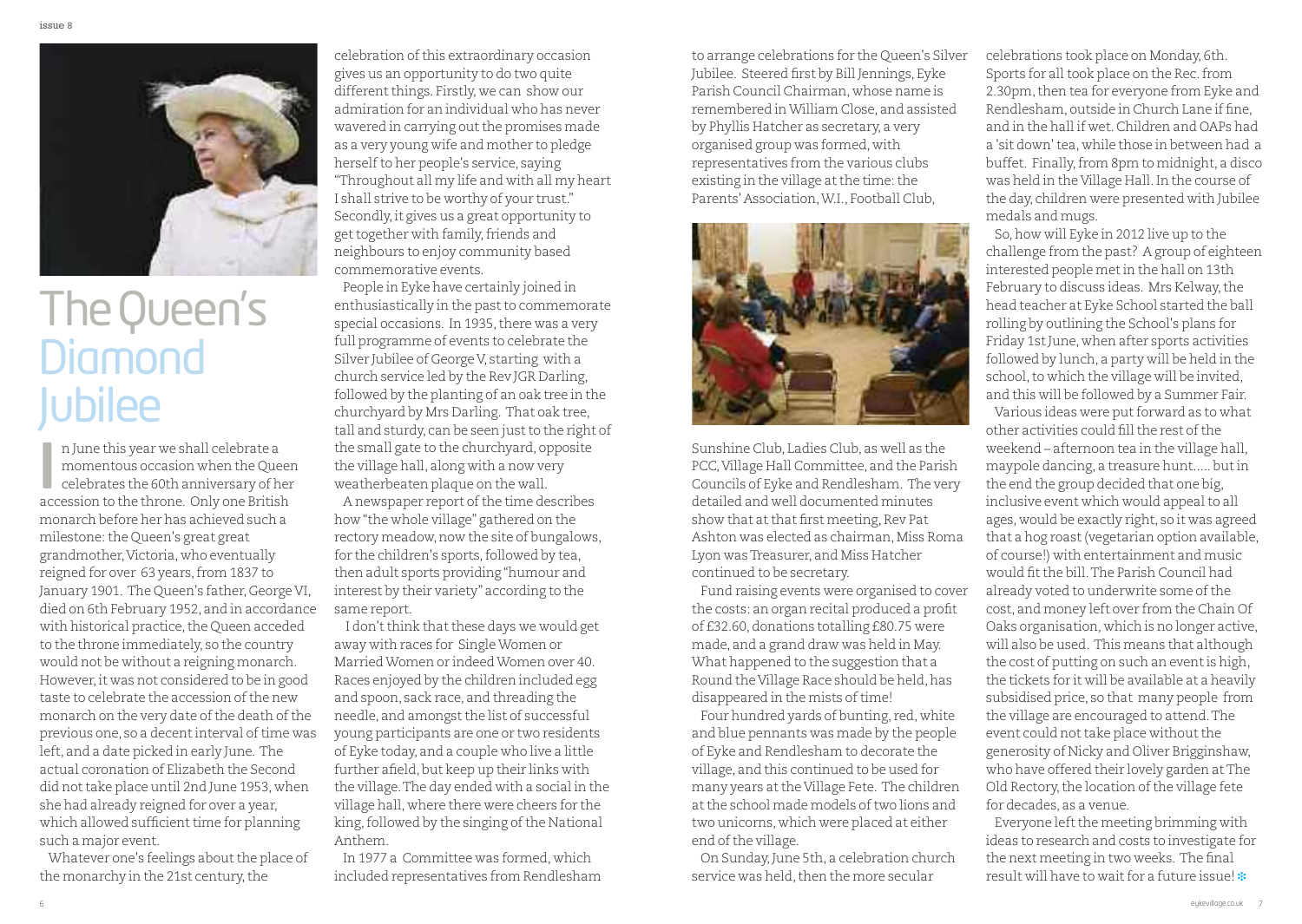

 $\blacksquare$  he end of January saw the first anniversary of my life in Eyke.It's been a very full and eventful year, and I'm **THE MANUSE SERVING THE SAMPLE STATES AND THE SAMPLE STATES AND FOUND THAPPY TO SAY, all good!** 

The move to Suffolk came after many years in commuter-belt land. With happy youthful memories of East coast sailing with my family,including navigating up to Snape on one holiday in the 1960s, East Anglia beckoned.TheWoodbridge area became the location of choice for many reasons – river, sea,picturesque villages, countryside, peacefulness,dry weather, cultural activities, ease of occasional access to London, and more besides.It seemed like the ideal place to put down some roots.My house-hunting efforts had barely started when details of Eyke'sWhite House attracted my attention.It was love at first sight.There were even photos on display of the house in its former years.The original building dates back to 1780 and was tastefully extended a few years' ago by the Jennings family,

resulting in an attractive quirky design. Happy local discoveries included the wellstocked shop, friendly pub and regular bus service, as well as super neighbours who early on invited me to join their pub quiz team, and introduced me to the OK Chorale inWoodbridge.Before moving here I was a Citizens Advice Bureau adviser for some years, and one of my first aims on moving to Eyke was to sign up with a local bureau.Now an established member ofthe Leiston CAB team, I'm learning about the issues that affect the residents of rural Suffolk.

It goes without saying that there's the whole of the Suffolk Coastal area to explore. Rendlesham forestis a few minutes' walk away, and offers peace and beauty at all times of the year, and blackberries at some times in particular! Last summer I offered my services as a volunteer with theTheatre in the Forest, which was great fun, and allowed me to see, albeit from an oblique angle, the excellent production of Twelfth Night.

Writing for Inside Eyke has proved to be a way of contributing to the local community and making new friends, as well as discovering more about local history, activities and skills. Quilting and Zumba classes,both of which I've written about, feature in my own diary

I've discovered a leisurely pace of life in Suffolk. People have time to chat.There's no shortage of activities to pursue, and I've recently added sailing club and Pilates classes to my list.How lucky recently some of us were to enjoy a tasty lunch at Eyke School followed by a most informative tour ofthe school.

It hasn't taken long to feel part of the community, thanks to my new friends in Eyke, and learning about the area is an ongoing process.I've certainly found that Inside Eyke provides a wealth of information and local history for newcomers like me thanks to Ron and the editorial team!  $\ast$ **Janna McKendrick**

### **Obituary David Lawrence Lancaster 16/04/1923 - 22/12/2011**



David Lancaster, a resident of Eyke for nearly 30 years passed away peacefully on the 22nd of December after a long illness.

David's life and career in both military and civil aviation was long and distinguished.He was a greatinspiration to a lot of young and not so young aspirational pilots.All benefitted from his advice, guidance and influence gained from a life time of experience in the air.

He was a huge role model to so many, not only to those in aviation butto his family and allthe friends and associates he made during his life.There cannot be anyone who ever met him who was notinfected by his zest, his drive, his sense of humour his "joie de vivre".

David,born in the East End of London on April 16th 1923 spent the years before World War 2 living and attending school in Barking and Dagenham. After leaving school he took the earliest opportunity to enlist joining the RAF in November 1942 and volunteering successfully for aircrew.

He underwent basic training in South Africa and then advanced training to become a fighter pilot in what was then Rhodesia.Operations followed in North Africa, Italy and finally over Western Europe as the war reached its climax.

After the end of the European conflict he was posted to a training unit prior to being sent to the Far East. Events however overtook this training with victory being achieved

before his deployment.

David was demobilised in August 1946 and spent a short period as an apprentice with A.C.Cars.Here he acquired his carpentry skills manufacturing the wooden chassis the cars were built on.During this time he studied and qualified for his civil aviation licences whereupon he embarked on a new career in civil flying.

During the next 10 years he had various piloting positions including involvementin setting up and operating two small airlines. As business aviation became established in the U.K.during the mid 1950s he was appointed to the position of Allied Breweries chief company pilot managing and expanding their aviation department until his retirement some 20 years later.

David's other great passion was sailing.By retirement he had been established with his boat"Nordic Eagle"in theTide Mill Marina Woodbridge for some years. The decision was made to leave the Midlands and David with hisWife"Billie"moved to Suffolk settling in Eyke, a decision they never regretted.

In addition to sailing they both became involved in all aspects of village and local life. He was a leading light in the Woodbridge Cruising Club, a Churchwarden, a village fete organiser and fund raiser of some note always coming up with a novel way of "encouraging" visitors to part with their cash. They were frequently visited and enjoyed family holidays on and off the water with their Sons, Grandchildren and Great Grandchildren in the later years.

Billie passed away in May 2005. Latterly David suffered grievously with vascular dementia and after her passing spent the last few years of his life in residential care. He was buried with her in Eyke Churchyard on January 16th 2012.  $\ast$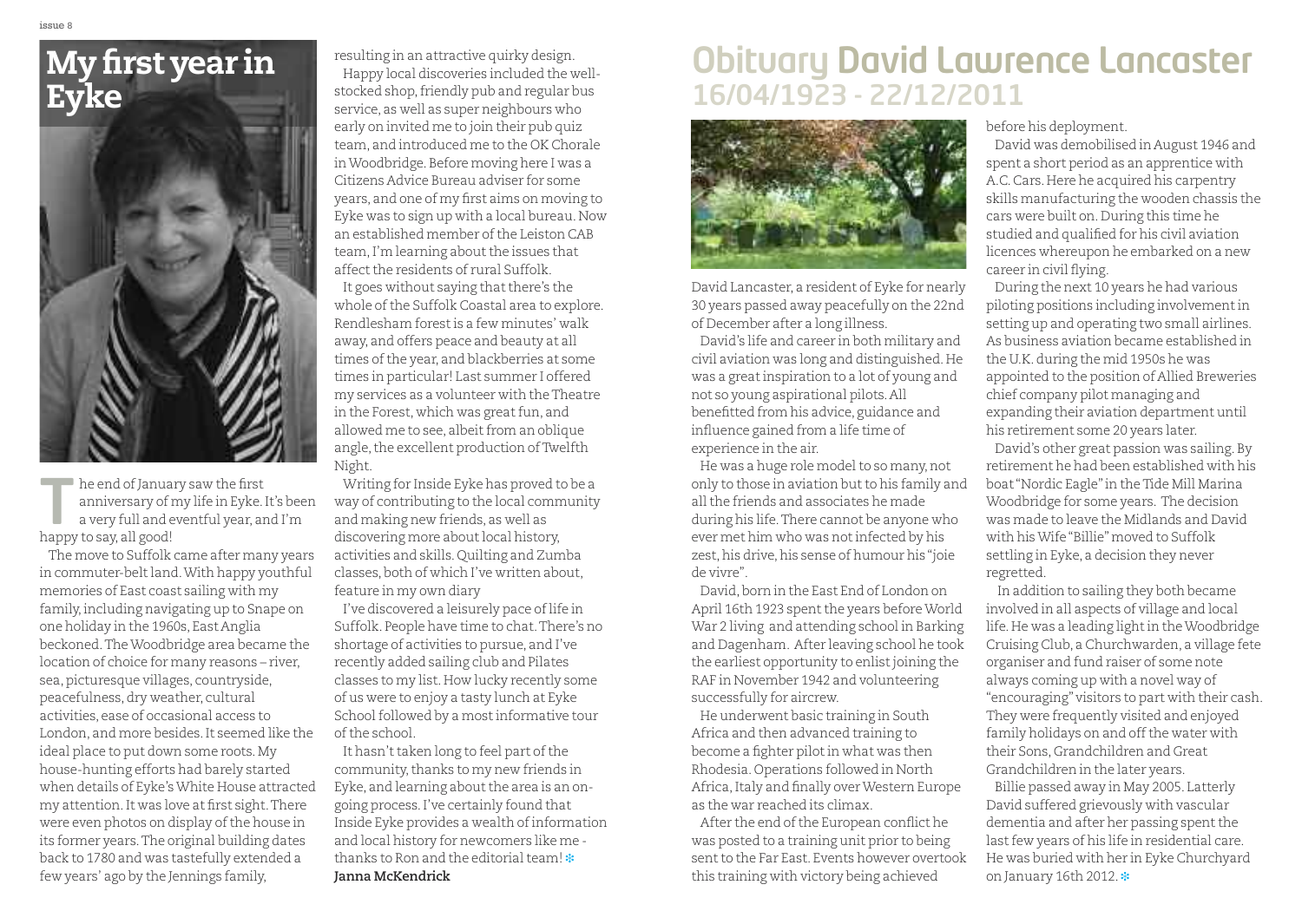

# DOWN ON THE FARM JOHN'S MILKING HERD

hurch Farm lies in the centre of our village and deals not only with beef cattle but is home to 120 milking cows too. Some of you may have seen the milking herd through the winter grazing in the fields down the track beside the farm.The majority ofthese docile animals are British Frisians. During the winter they are milked twice a day in the milking parlour at Church Farm, though in summer they are in the meadows near Low Road where John Fleming has another milking parlour. For us laymen the milking session is interesting to watch. Each cow gives an average of 7 to 8 gallons of milk per day over a ten month lactation period. hurch Farm lies in the centre of our finished the next bunch surge in. 10 cows can<br>village and deals not only with beef<br>cattle but is home to 120 milking cows the parlour and 5 on the other. Steve<br>to Some of you may have s

SteveWhite is the cowman at Church Farm and he is expert at milking the herd. Steve can milk all 120 cows in around one and a half hours – that's not bad going! Clearly, the cows enjoy the milking experience as they quietly line up outside the milking parlour waiting their turn - as soon as one batch is

finished the next bunch surge in. 10 cows can be milked at any one time – 5 on one side of the parlour and 5 on the other. Steve automatically pours 'treats' into troughs beside the milking cows to keep them happy. He knows them all by sight and often speaks to them while cleaning the udders in preparation for attaching the milking machine.

He tells me that most are docile beasts, though occasionally a young, frisky animal can upset the herd. Perhaps the frisky ones get an extra talking to!The milk passes through glass tubes to collectin a central tank which is emptied by tanker every other day and taken for marketing.John explained that some cows give milk with a higher fat yield – butter fat he calls it – and that milk is worth more money.John and Steve closely monitor the milk and its quality at all times. Once a month 4 pints of milk go to Sizewell to testfor radiation and anthrax and once a

independently tested by REEFE for radiation.

To maintain a high yield a cow needs to produce a calf annually.A cow's gestation period is nine months -justlike a human and they can calve for up to ten years before the end of their productive life. John had a barn full of calves when we went to visit and they were gorgeous – well, aren't most young animals.

The young are keptin that particular barn for around 14 weeks and fed by a system where milk is poured into large pails suspended from the side of each pen.The pails have six teats on which the calves suckle. Each calf will take about 8 and a half pints per day which is taken from the dairy herd. Both male and female calves are kept, eventually to be integrated into the livestock herds.They are taken from their mothers when 2 or 3 days old to reduce the risk of infection and for easier management of the

dairy herd.After 14 weeks the calves move on to another barn where I watched them frisking and head butting bales of straw like puppies.

When we visited John's office it was clear that there is a lot of bureaucracy attached to farming. Very detailed records are kept of milk yields from each cow and calves have to be registered with the British Calf Movement Service within 27 days of their birth. Each calf is given a number relevant to its farm and can always be traced through this number.BCMS maintain a database of all bovine animals in the UK.

Milking often starts as early as 5.30am seven days a week and living beside the farm I see John hauling straw on Christmas day – making me realise what a hard life farmers have. So when you pour milk on your cornflakes tomorrow morning spare a thought for the guys at Church Farm who have been up since five.  $\ast$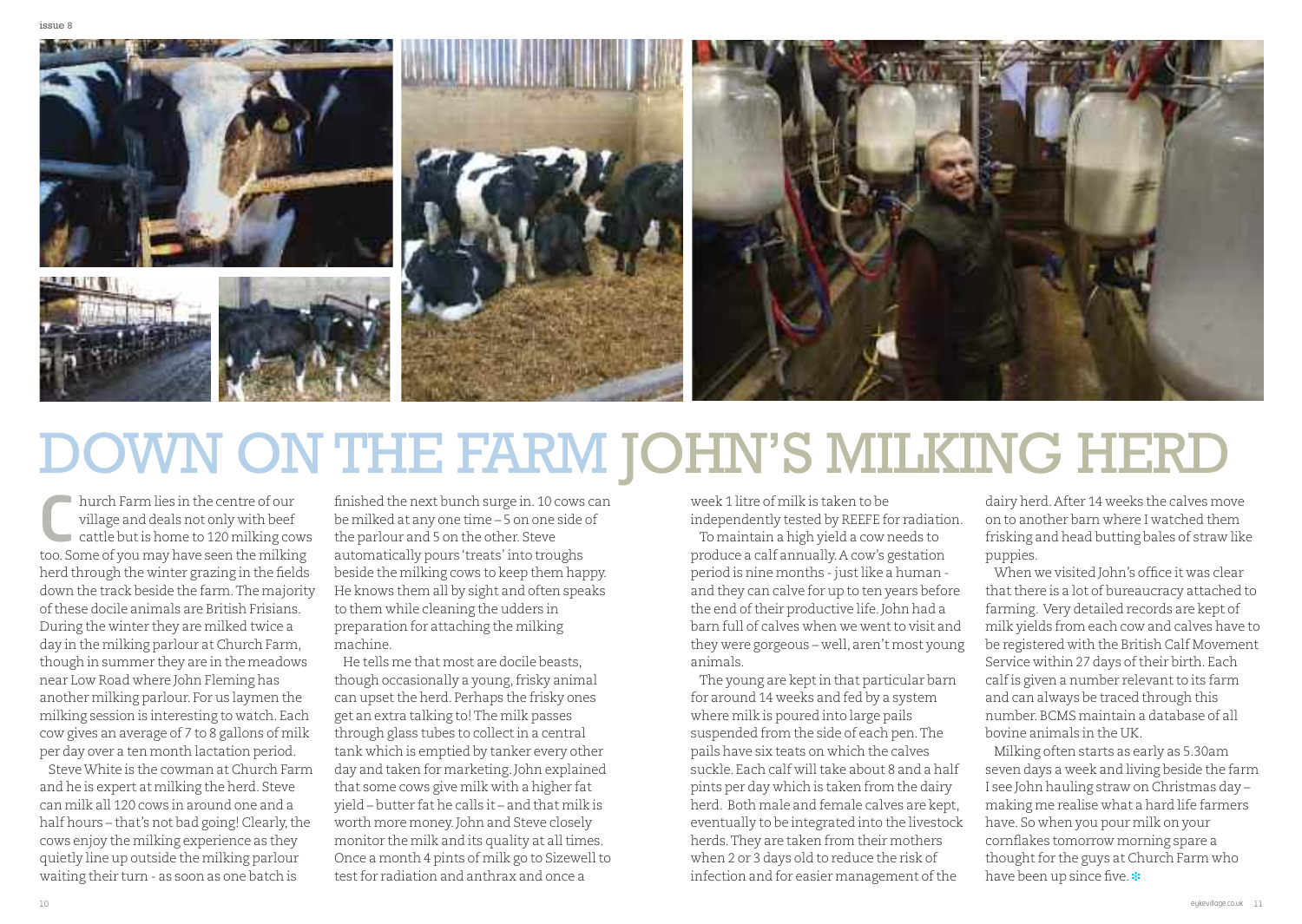

## Judy Larrett remembers

udy Larrettis one of our long-standing residents.Born in Eyke in 1927 she grew up with her parents in a cottage just off Rookery Lane, though the first eighteen months of her life were spent with her grand mother because her mother was very ill. **J**

At that time there were no houses in Church Lane so she was quite cut off from the village and knew few people.As a little girl she went to Eyke School, walking from Rookery Lane through the countryside to Church Lane, which was then full of smallholdings, with a bowling green near the church.Judy remembers having quite a tussle with a five barred gate and some horses every time she set off to school and came home.

During her years at Eyke School she met Gladys Magennis and they became lifelong friends. She also met David Larrett whose family home was opposite the school.They later married.

"School days were happy days," she told me. "I remember us girls would tuck our skirts into our navy blue knickers and do handstands and cartwheels in the playground.There was a big stove in the classroom and the little milk bottles – a third of a pint they were – were placed round the stove to warm in winter.Once a week we were taken to the Rec. to play rounders and other games."

Judy remembers the war and how it affected life in Eyke."We used to watch the planes with gliders towed behind them going over to Arnhem and saw a dog fight over Eyke.There were doodle bugs as well.I remember being in the village hall when incendiary bombs were dropped, we hid under the billiard table until it went quiet.

When we came out the churchyard was on  $firr<sub>P</sub>$ "

Like most children,Judy left school at 14 and cycled toWickham Market every day where she was training to be a teacher. Sadly, her mother developed MS some years earlier and died when Judy was 15,meaning that Judy had to stop training in order to look after her father.

"It was hard.We had an outside loo and on a Sunday dad would cut up newspaper to hang up for toilet paper.We also had an old range which had to be black leaded and an outside copper in which to do the washing. We went to the forest to collect wood for the fire beneath the copper.After washing the laundry in the copper we did two rinses in the tin bath then ran the clothes through a

### School days were happy days. Iremember us girls would tuck our skits into our navy blue knickers and do handstands

mangle before hanging it out on the line – praying for good weather.The next day was ironing.We used a flatiron that had to be heated on the range.Dad paid me two shilling a week for looking after him."

Judy remembers picking bucketfuls of blackberries when young, walking a quarter of a mile to Butley Road and being paid by a man who collected the blackberries by lorry. They were worth three old pence per pound and were sent away to be used as dye. She also did seasonal work on the smallholdings – picking carrots, sugar beet or anything that was required.

In those days there were more shops in Eyke and a man delivered bread every day. Milk was delivered by pony and trap and poured from big milk churns.

"Sometimes they would give me a ride across the meadows to Ufford,"Judy said. "I remember a man on a bicycle with a string of rabbits hanging from the handlebars, and dancing at Rendlesham with the 22nd



Dragoons.Bonfire night was special and the boys would spend weeks collecting peoples' rubbish and old branches of gorse to make a bonfire on the Rec.

There was much more going on in the village and the village hall was used a lot for flower shows and concert parties.There was a chapel in the garden at the back of the Larrett family home where we sang, as well as a Mission in Spratts Street that held family services on Sunday afternoons.'

Judy and her father moved to Ufford. She started courting at eighteen, marrying her childhood sweetheart David Larrett on 1st March 1952 in Eyke church. Judy and David moved into the cottage at Ufford with Judy's father, who needed to be cared for.

On Christmas day 1953 David and Judy's son Alan was born in the bedroom atthe Larrett family home where Alan now sleeps! After Judy's father died the family moved into Sink Farm cottages then in 1987 moved into their house in Church Lane, where Judy has lived every since.  $\ast$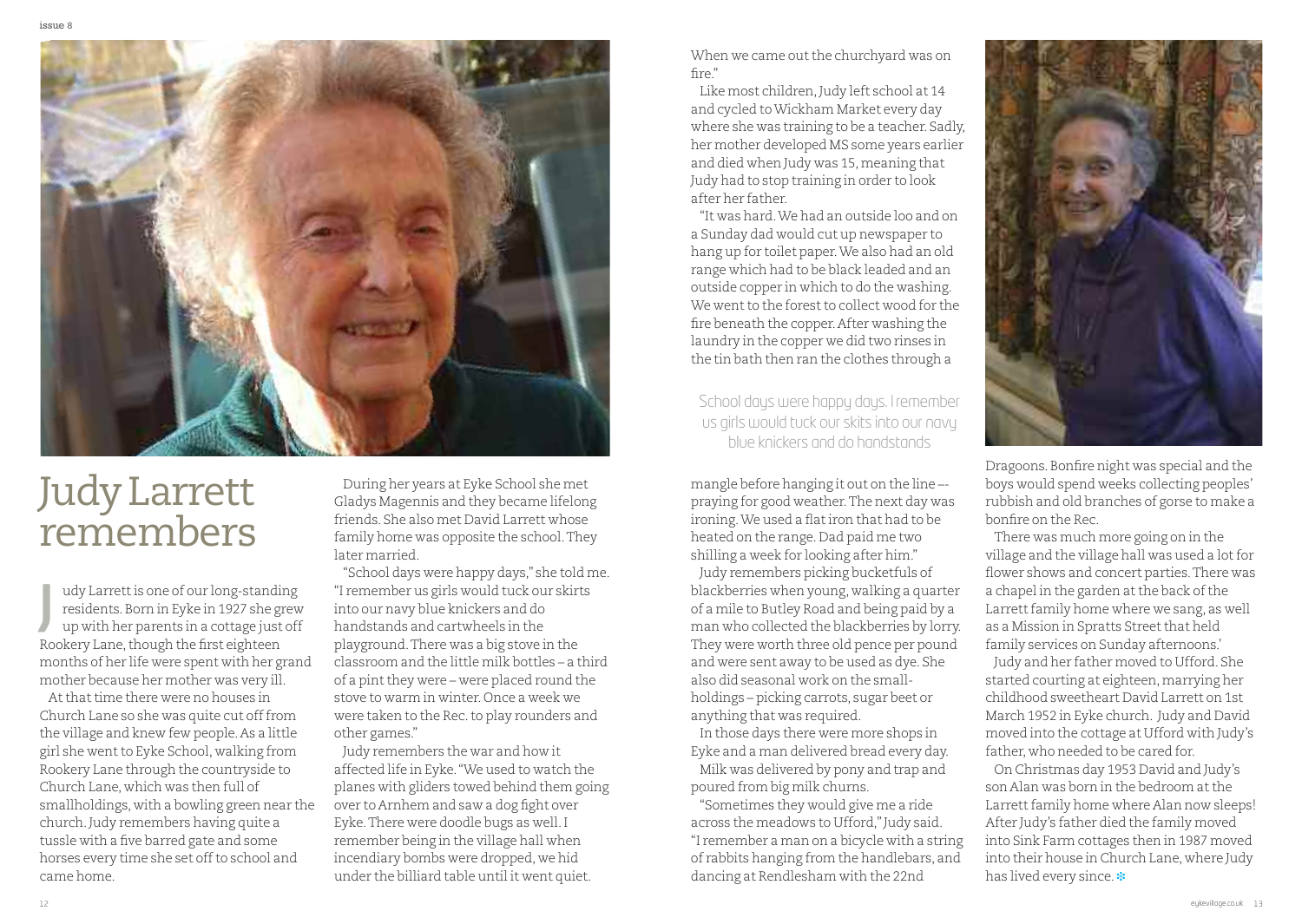

## **Zumba in Eyke**

### **Janna McKendrick**

EveryWednesday evening at 7 o'clock a dedicated group make their way to Eyke village hall. Even the recent snow and ice didn't thwart their determination to spend an hour in their chosen pursuit.The subject ofthis enthusiasm is Zumba.

?Zumba Fitness is a Latininspired hour-long'cardio' dance fitness class, aimed at improving strength and stamina while encouraging

coordination and that'feel-good'factor.The added bonus is thatitis an exhilarating and effective way of burning calories while



was introduced in America in 2001 by Alberto 'Beto' Perez, a Colombian born fitness instructor. From its humble beginnings in Cali Colombia, Florida,it has taken the world by storm,

and is now taught in 125 countries.Its health benefits are numerous but most of all it's easy and fun, being accessible to everyone regardless of age,

background or fitness levels. Participants work at their own pace building up their energy level week by week.It appeals to men as well as women.

Coral has thirty years' experience in teaching dance, from the under 5s tots' ballet classes through to professional student training, and not forgetting adults of all ages.One of her current Zumba students is 81 years 'young'!

After formative dance training with Suffolk dance instructor Kay Goddard, further studies gained Coral the prestigious Imperial Society of Teachers of Dancing (ISTD) Associate teaching qualifications.

This enabled her to start her own School of Theatre Dance in 1981, building a varied repertoire of classes in the Suffolk area.By developing and continuing her own training, she was awarded a Fellowship by the ISTD and in 2000 she was appointed an ISTD Examiner. She now travels all over the country examining dance students of all ages.The highly popular Zumba is the most recent of the classes that Coral has added to her timetable.Zumba-related classes are Zumba Fitness, Zumbatomic (for the under

Visit [Eykevillage.co.uk](http://www.eykevillage.co.uk) for all pictures from this edition, plus a downloadable pdf version of all editions

16s) and ZumbaToning (using maraca style weights) including Zumba Gold (for the older active adult) and Zumba B2 (using more complex rhythms).

The wide range of other classes she offers include Ballet, Tap, Modern Dance, Jazz, Body Focus, Body Conditioning, and GCSE and A Level dance.Welcoming back all ex-students is always a treat for Coral, hearing their success stories from across the theatre industry.

Past students have been involved in many West End and Broadway productions including Grease, Spirit of the Dance, West Side Story, Singing in the Rain, Starlight Express,Bugsy Malone and numerous pantomimes.

Many are dancing, singing and sailing the oceans on the world's elegant cruise liners while several have followed in Coral's footsteps and are teaching and choreographing within the theatre profession.

So why not join the party on Wednesday evenings? It's truly addictive! For details of Coral's Zumba and other classes see coralstebbingsschooloftheatredance.co.uk \*



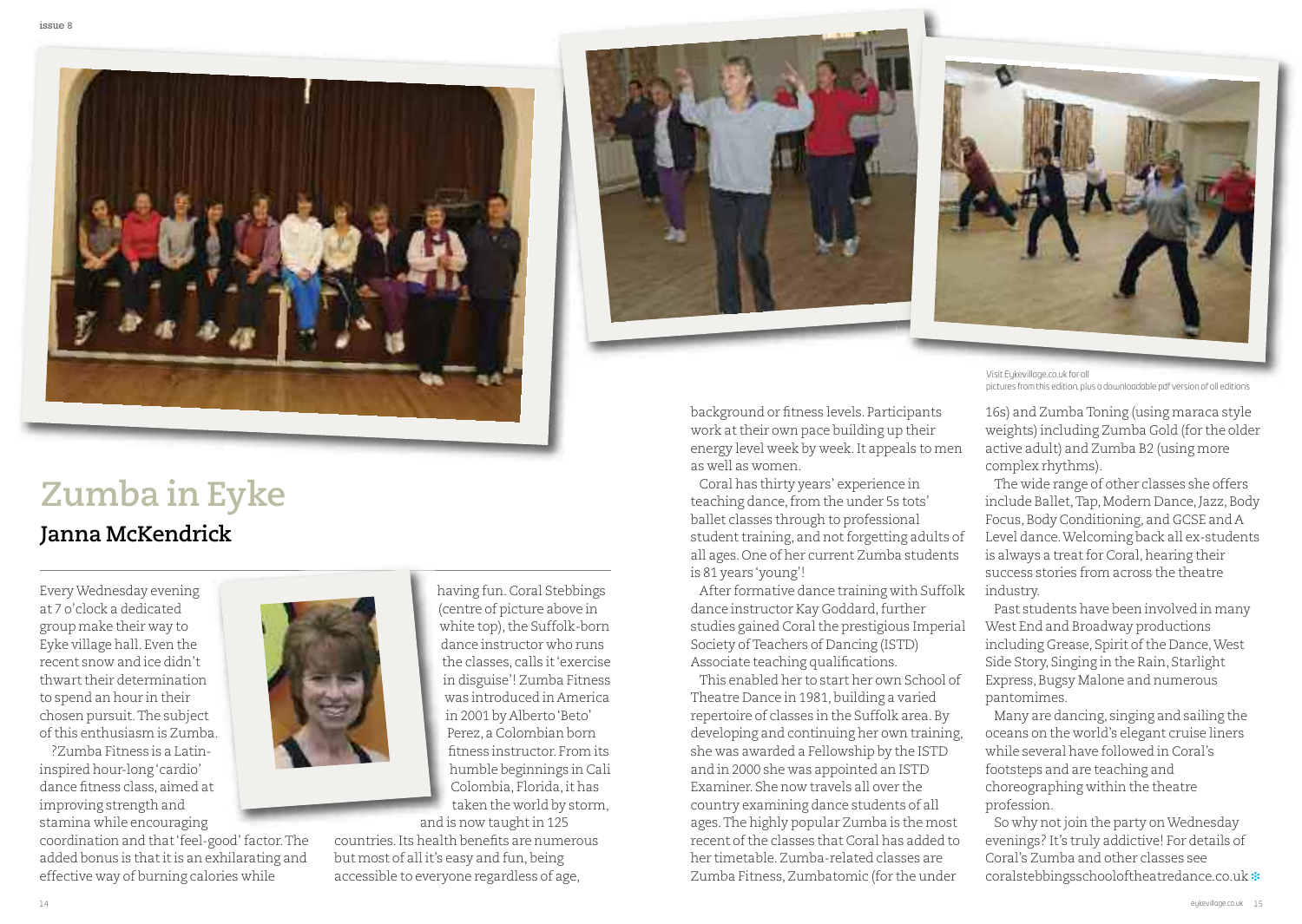t's in mid to late spring, when the soil starts to warm up, that we begin If sin mid to late spring,<br>
when the soil starts to<br>
warm up, that we begin<br>
to think about planting up our garden borders for summer. Either to complete a new border or just a few plants to pop in to replace those that have died, or where empty spaces seem to have appeared. Different plants enjoy



choose a plant to suit.In general most plants that have fine silvery leaves, like lavender and Artemisia, will thrive in most dry soils in a sunny spot. If a plant has large thin leaves then

## **Glorious Gardening: spring forward**

**KarenWatson**

different conditions and if you can plant them in as close as possible to the conditions that they prefer, or that their wild relatives enjoy, you are more likely to succeed in growing healthy plants.It can be very disappointing for people when they have been to the garden centre, purchased a beautiful looking specimen which has attracted them and planted it, only to find thatit gradually becomes sick and dies.This is mainly because it does not like the conditions in which it has been planted.

A general guide to some of these garden conditions includes: Shady places, hot dry places, windy places,boggy places, seaside places.Cold places, Sandy soil,Clay soil (luckily in Eyke this is not a problem).Acid soil,Alkaline soil

Before you go off to the garden centre or nursery to purchase your plant or plants itis best to consider where you plant is going. Will it be planted in the shade or sun? Is the soil acid,neutral or alkaline? Does the soil retain moisture or is it dry or very wet? Is the soil light or heavy? Will the plant be battered by wind? Once you have established this you can make a more informed decision and

it most probably will prefer shade as the leaves are likely to shrivel in the sun.

You may also wish to decide whether you want height in the border or ground colour, fragrance, specific colour - berries etc.-for interest.Most plantlabels are very informative and will describe the conditions the plant needs to help you make the right choice.

We have some really good nurseries and garden centres locally and a little further afield, which are worth a visit and who will be very willing to help.

Crown Nursery,Ufford, Swanns Nursery, Bromeswell The Walled Garden, Benhall, Place for Plants, East Bergholt.Wyvale, Woodbridge.Notcutts,Woodbridge,.

Beth Chatto, Elmstead Market,Colchester (pictured above right). Beth Chatto's garden is a must to visit and an excellent example of right plant for the right place. She has a beautiful dry garden which is a real inspiration for any gardener, as is the rest of her garden.There is also a good nursery.

#### **MARCH/APRIL JOBS**

Mow lawns high for the first cut. Finish





pruning established roses.

Fertilise perennial beds and apply a mulch – established plants may still need dividing. Sow hardy annuals outside towards the end of March.

Finish pruning of evergreens.Dead head daffodils as soon as flowers fade. Prune forsythia after flowering (above left). Prune summer flowering shrubs such as buddleia, lavatera, hardy fuchsia etc. Cut back old foliage on evergreen ornamental grasses such as miscanthus. Stake plants before they get too big. But most of all – enjoy your garden. Any garden problems you can contact Karen on 01394 460 003  $\cdot$ 



### **Foot problem?**

Treatment of corns, calluses, nails, verrucas etc

Home visits from a foot healthcare professional

Registered member of the British Association of Foot Health Professionals **elizabeth Gallina mCFHp mAFHp**

07920 292 377 01394 460 270 josgallina08@aol.com Linden Rise, Eyke Woodbridge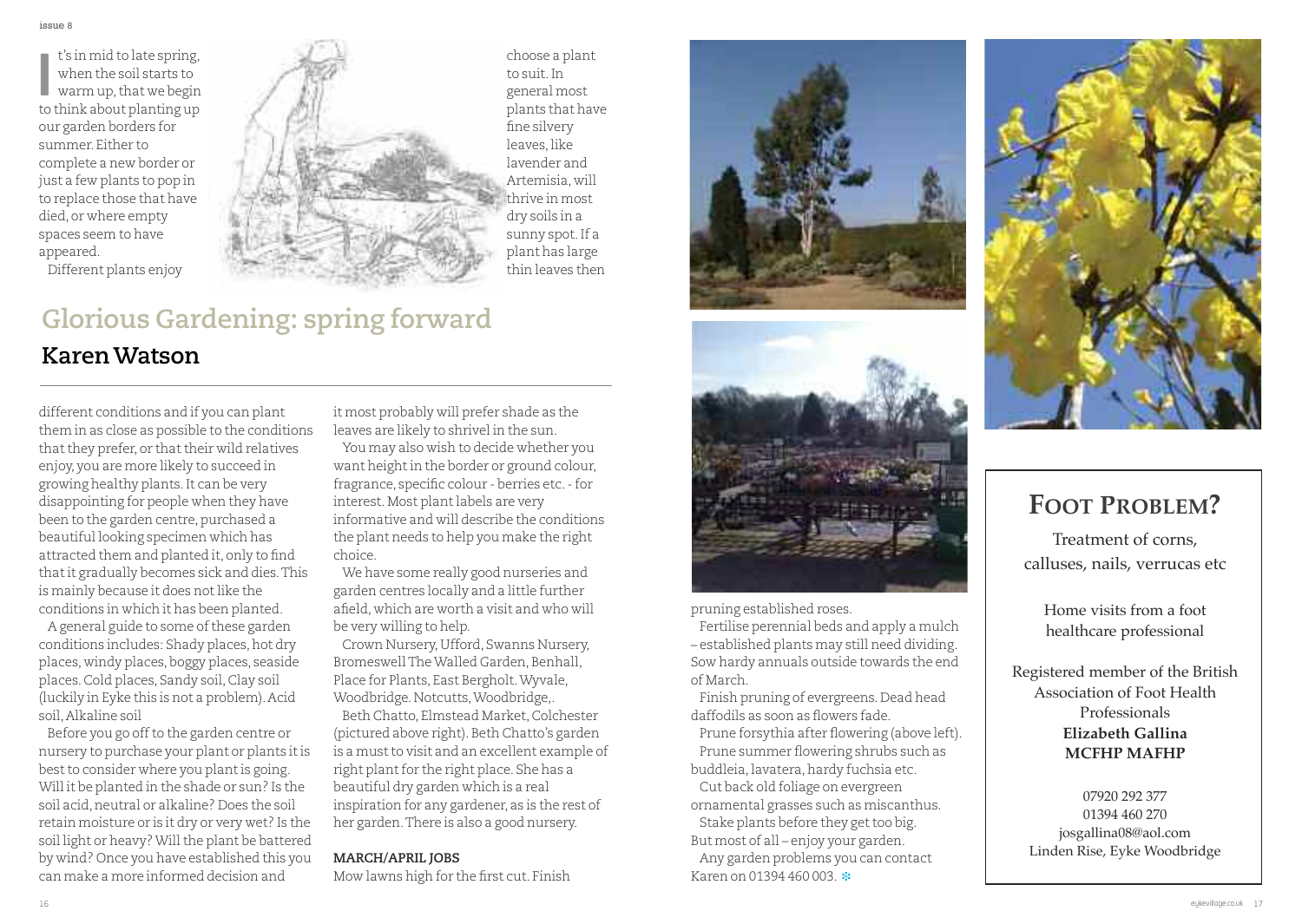### i s s u e 8 **D i d y o u ev e r ? S a y i n g s**

There is an old Hotel/Pub in Marble Arch, London , which used to have a gallows close to it. Prisoners were taken to the gallows, (after a fair trial of course) to be hung. The horse drawn dray, carting the prisoner, was accompanied by an armed guard, who would stop the dray outside the pub and ask the prisoner if he would like ''ONE LAST DRINK". If he said YES, it was referred to as 'ONE FOR THE ROAD'.If he declined, that prisoner was ' O N T H E WA G O N '

They used to use urine to tan animal skins, so families used to all pee in a pot & then once a day it was taken & sold to the tannery. If you had to do this to survive you were, "Piss Poor", but worse than that, were the really poor folk, who couldn't even afford to buy a pot, they "Didn't have a pot to Piss in" & were the lowest of the low.

The next time you are washing your hands and complain, because the water temperature isn't just how you like it, think about how things used to be.Here are some facts about the 1500s: Most people got married in June, because they took their yearly bath in May and they still smelled pretty good by June. However, since they were starting to smell, brides carried a bouquet of flowers, to hide the body odour. Hence the custom today, of carrying a bouquet when getting married. Baths consisted of a big tub filled with hot water. The man of the house had the privilege of the nice clean water, then all the other sons and men, then the women and finally the children. Last of all the babies. By then the water was so dirty you could actually lose someone in it. Hence the saying, "Don't throw the baby out with the Bath water!"

Houses had thatched roofs, thick straw piled high, with no wood underneath. It was the

only place for animals to get warm, so all the cats and other small animals (mice, bugs) lived in the roof. When it rained it became slippery and sometimes the animals would slip and fall off the roof. Hence the saying "It's raining cats and dogs."

There was nothing to stop things from falling into the house. This posed a real problem in the bedroom, where bugs and other droppings could mess up your nice clean bed. Hence, a bed with big posts and a sheet hung over the top, afforded some protection. That's how canopy beds came into existence. The floor was dirt. Only the wealthy had something other than dirt. Hence the saying, "Dirt Poor." The wealthy had slate floors, that would get slippery in the winter when wet, so they spread thresh (straw) on floor to help keep their footing. As the winter wore on, they added more thresh, until, when you opened the door, it would all start slipping outside. A piece of wood was placed in the entrance-way. Hence: a thresh hold. (Getting quite an education, aren't you?)

In those old days, they cooked in the kitchen with a big kettle, that always hung over the fire. Every day, they lit the fire and added things to the pot. They ate mostly vegetables and did not get much meat. They would eat the stew for dinner, leaving leftovers in the pot to get cold overnight, then start over the next day. Sometimes stew had food in it that had been there for quite a while. Hence the rhyme: ''Peas porridge hot, peas porridge cold, peas porridge in the pot, nine days old".

Sometimes they could obtain pork, which made them feel quite special. When visitors came over, they would hang up their bacon, to show off. It was a sign of wealth that a man could, "Bring home the Bacon." They would cut off a little, to share with guests and would all sit around talking and ''Chew the fat".







# JUST TILES

Mosaic Specialist Mosaic Specialist **C e r a m i c •** Slate • Terracotta • **M a r b l e •**

Visit your Local Specialist

Smithfield, Melton, Woodbridge, Suffolk IP12  $1NH$ Tel: Woodbridge 01394 382 067